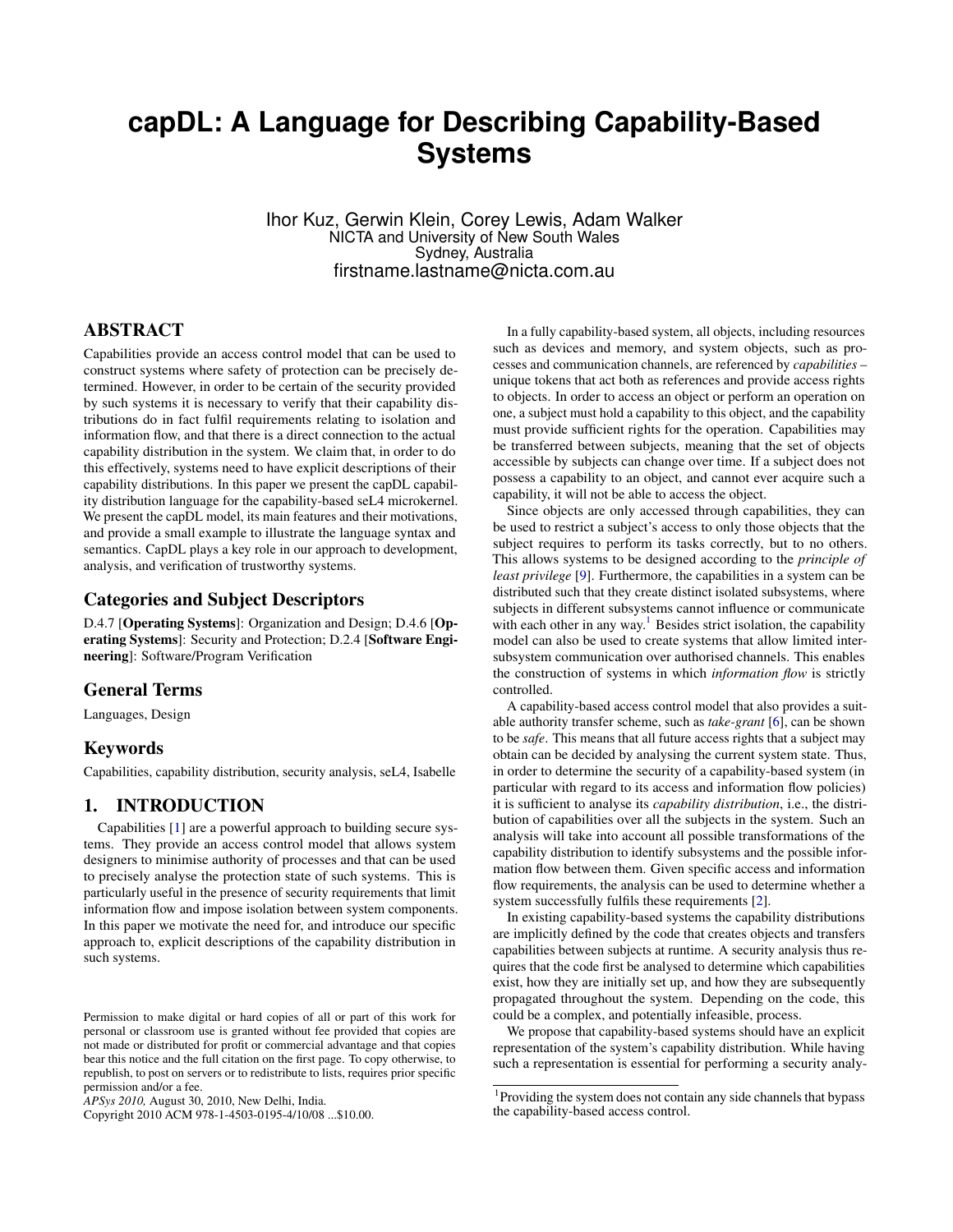

#### <span id="page-1-0"></span>Figure 1: The role of capDL in development, analysis, and verification.

sis or formal security verification of the system, it provides other useful benefits. A clear description of a system's desired capability distribution helps the design and implementation process as well as debugging and documentation. Debugging of the system is facilitated by being able to refer to the expected capability distribution, as well as by having access to the actual capability distribution of the system being debugged. A description of a system's expected and actual capability distribution can be used to produce clearer and more complete system documentation.

In this paper we present *capDL*, a capability distribution language for seL4 [\[5\]](#page-4-4), a formally verified capability-based microkernel. The purpose of capDL is to describe state snapshots of systems running on seL4.

CapDL plays a central role in our overall vision for development, analysis and verification of trustworthy embedded systems [\(Figure 1\)](#page-1-0). In this vision, the capDL specification of a system is manually written or generated from a system architecture description (1). The specification can be combined with component code, glue code and a bootstrapping process to produce a runnable system image (2). Alternatively a capDL specification can be dumped from a running system (3). The capDL specification (whether hand-written, generated, or dumped) together with behaviour specifications of the system components serve as input into a security analysis tool that verifies whether the system architecture fulfils the required security policy (4). This verification can be further extended with refinement proofs of the underlying seL4 kernel to prove security properties of the actual system implementation (5).

In the rest of this paper we first present a brief overview of seL4 in [Section 2](#page-1-1) followed by a description of the capDL language in [Section 3](#page-1-2) and a comparison of capDL with other approaches to describing capability-based systems in [Section 4.](#page-3-0) CapDL is a work in progress. In [Section 5](#page-4-5) we present the current status of this work and discuss our plans for its future. Finally we conclude in [Section 6.](#page-4-6)

# <span id="page-1-1"></span>2. OVERVIEW OF SEL4

The seL4 microkernel is a small operating system kernel designed to be a secure, safe, and reliable foundation for a wide variety of application domains. As a microkernel, it provides a minimal number of services to applications. The kernel services are general enough for composing more complex operating system services that run as applications on the microkernel. In this way, the functionality of the system can be extended without increasing the code and complexity in privileged mode, while still supporting a wide number of services for varied application domains

Kernel services are provided through a small set of kernel implemented objects whose methods can be invoked by applications. These objects can only be accessed and manipulated using tamperproof capabilities. The operations an application can perform are, therefore, determined by the set of capabilities the application possesses. The capabilities are stored in kernel managed memory and can only be manipulated indirectly through the kernel. Capabilities can be copied, moved, and sent using seL4's inter-process communication (IPC) mechanism. The propagation of capabilities through the system is controlled by a take-grant-based model.

The set of objects implemented by the kernel can be grouped into six categories:

- Capability Management Capabilities in seL4 are stored in kernelprotected objects called *CNodes*. A CNode has a fixed number of slots which is determined when the CNode is created. Individual CNodes can be composed into a *CSpace*, a set of linked CNodes. In order to invoke an operation on a capability, that capability must be stored in an application's CSpace.
- Object and Memory Management The *Untyped Memory* capability is the foundation of memory allocation and object creation in the seL4 kernel. A kernel object is created by invoking the *retype* method on an Untyped Memory capability. After a successful retype invocation a capability to the new object is placed in the application's CSpace. Untyped capabilities can also be used to reclaim retyped memory with the *revoke* method.
- Virtual Address Space Management A virtual address space in seL4 is called a *VSpace*. In a similar way to CSpaces, a VSpace is composed of objects provided by the microkernel. The objects for managing virtual memory are architecture specific. On the Intel IA32 architecture the root of a VSpace consists of a *Page Directory* object, which contains references to *Page Table* objects, which themselves contain references to *Frame* objects representing regions of physical memory.
- Thread Management Threads are the unit of application execution in seL4 and are scheduled, blocked, unblocked etc, depending on the application's interaction with other threads. A *TCB* (thread control block) object exists for each thread and provides the access point for controlling the thread. A TCB contains capabilities that define the thread's CSpace and VSpace. Note that multiple threads can share the same CSpace and VSpace or parts thereof.
- Inter-process Communication (IPC) *Endpoints* (EP) are used to facilitate inter-process communication between threads. *Synchronous Endpoints* provide rendezvous-style communication, allowing the passing of data or capabilities between applications. When only notification of an event is required (with no need to send message data), then *Asynchronous Endpoints* (AEP) can be used.
- Device I/O management Device drivers run as applications outside of the microkernel. To support this, seL4 implements I/O specific objects that provide access to I/O ports, interrupts, and I/O address spaces for DMA-based memory access.

### <span id="page-1-2"></span>3. THE CAPDL LANGUAGE

The main purpose of capDL is to describe the capability distribution of a system running on top of seL4. The language is intended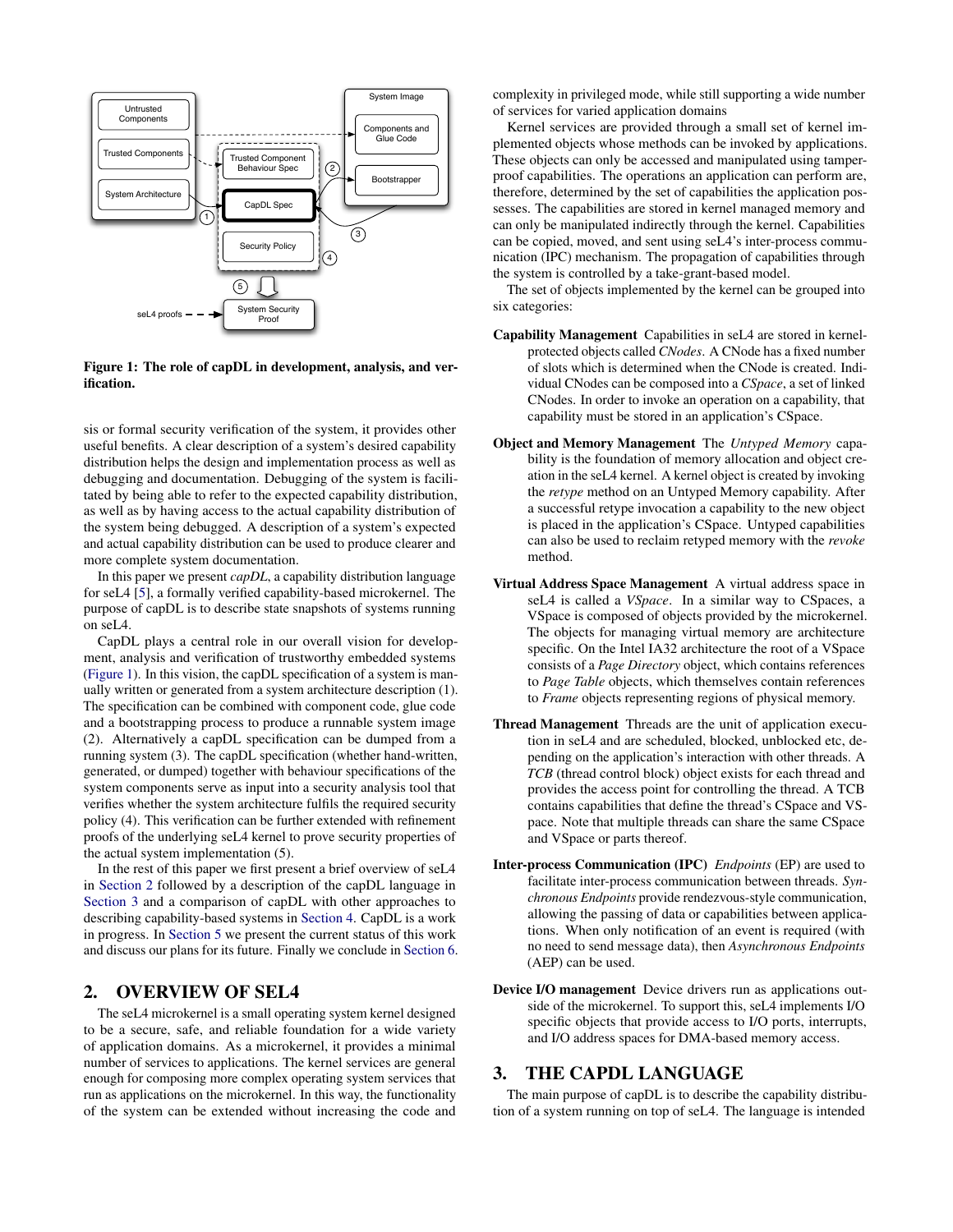to be used in several scenarios and has been designed with these in mind. Initially two separate goals led to the development of the language.

The first goal was to have a representation of the system that was suitable for security analysis, which would involve mapping a capability distribution to a security model and determining whether it fulfils security requirements. The second goal was to enable developers to easily specify the desired capability distribution of their system and provide it as input to a bootstrapping process, which would automatically create required objects and configure and populate the appropriate spaces to reflect the specified structure.

For the first goal what is needed is a format for describing a snapshot of the capability distribution in a system. To be suitable for security analysis the snapshot must describe which objects exist in the system and which capabilities they have access to. For the second goal the specification must be sufficiently detailed to allow automated code generation. Therefore it needs to include all information about capability arguments that such implementations will need. Some of this information will not be relevant for security analysis. For instance, for a security analysis it is necessary to know which frames of physical memory a process in the system can access via its virtual memory, but it is not necessary to know under which virtual address each of these physical addresses is visible to the process. For a concrete implementation of a bootstrapping component on the other hand, this latter information is crucial.

CapDL allows specifications to be underspecified, that is, to omit details of objects or capabilities, or whole objects themselves. A key use for underspecification is in early design and for communication of system designs. For example, a specification may omit objects required for bookkeeping during system initialisation, since these are not necessary to understand the overall system. CapDL also allows abstraction of specification, which involves creating a new specification that contains less details, but has equivalent semantics. For example, to facilitate security analysis we can often abstract a complex CSpace graph into a single CNode containing all relevant capabilities — reducing the complexity of analysing a hierarchy of CNodes, but maintaining the semantics of the original CSpace.

Besides these, the language has several other requirements. For developers writing manual specifications it is important that system specifications are easy to write. Thus the language provides shorthand for parts that are tedious to enter manually. For example, in capDL, large contiguous blocks of untyped memory objects and capabilities can be specified as ranges, rather than separate entries for each individual object and capability. Likewise commonly used objects and capabilities can be given meaningful names so that specifications can act as documentation and reflect intentions as well as structure. On the other hand, for specifications that are generated automatically (for example when dumping the state of the system), shorthand is not appropriate, so the language also has the option of representing a capability distribution in the most straightforward way, without requiring use of more complex shorthand. Of course, specifications differing only in the use of shorthand should be equivalent, and in capDL it is possible to show their equivalence.

A capDL specification has two main sections, the *objects* section, specifying all the objects in the system, and the *capabilities* section, specifying all the capabilities in the system.

The language model reflects the seL4 kernel object model as described in [Section 2.](#page-1-1) All seL4 object types are supported by capDL. Since some types are architecture specific, each capDL specification must include an architecture declaration, which subsequently limits the object types that may be used in it.

Capabilities are typed based on the object type that they reference. A capDL capability includes a reference to the object that it refers



<span id="page-2-0"></span>Figure 2: An example seL4-based system.

to, and, if applicable, capabilities also include a field for the access rights that the capability bestows. Besides access rights, some capability types store extra information relating to how the object is accessed. For example, Endpoint capabilities also store a *badge* that is sent during IPCs performed through that capability. These badges help to identify participants in the communication occurring over the endpoint.

There are two main classes of objects in capDL: those that are containers, which store capabilities, and those that are not. Container objects include TCBs, CNodes, Page Directories (PD), and Page Tables (PT). These objects provide a mapping from slots to capabilities. By default slots are numbered, but can also be explicitly named to improve clarity. Some containers, such as TCBs, have a fixed size, while others can be created with arbitrary sizes.

Untyped Memory objects are also containers, but are different to the others in that they do not store capabilities, but are conceptual containers for other kernel objects. When a new object is created by retyping an existing Untyped Memory object, the new object is contained in (or *covered* by) that Untyped Memory object. Since Untyped Memory objects can be retyped into smaller Untyped Memory objects, hierarchies of these objects can exist.

Non-container objects are always of a fixed size and include Endpoints and Frames. Note that, while Frames can be of different sizes, these sizes are limited by the architecture, and different sized Frames are conceptually separate object types.

We illustrate the capDL language using a simple example system shown in [Figure 2.](#page-2-0) This system consists of three components: a driver component that has access to a network interface (NIC) device and two client components that communicate with the driver. Each component runs as a separate process and has its own protected address space and individual CSpace.

[Figure 3](#page-3-1) shows a more detailed view of the objects and capabilities used in the system For clarity we show only the network driver and one client. We see that each component runs a single thread and therefore contains a single TCB. Each component has a single-CNode CSpace and a small virtual address space in which to run. The components have access to endpoints over which they communicate, and they both share a small region of virtual memory which they use to transfer packet data. The network driver component also has access to NIC interrupts through an asynchronous endpoint.

A fragment of the corresponding capDL specification is shown in [Figure 4.](#page-3-2) This specification starts with the *objects* section (line 1), which lists all the objects used in the system. Note that all the objects belonging to a single component are derived from the same Untyped object (lines 3, 12, and 13). This is not required, but makes it easy to destroy and clean up after a process by revoking the capability to the parent Untyped object and making the children inaccessible.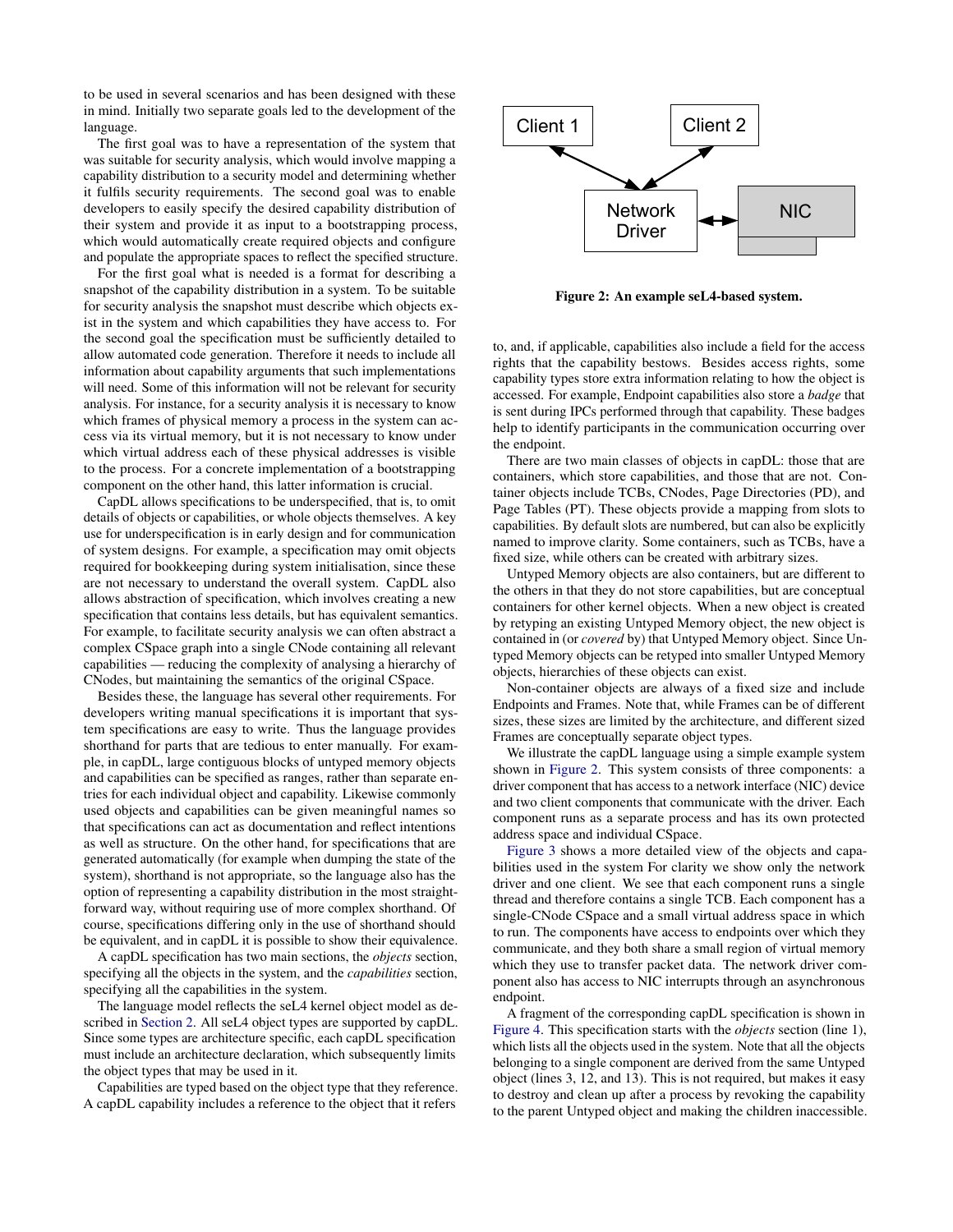

<span id="page-3-1"></span>Figure 3: Capabilities involved in the example system.

This is a common pattern in seL4-based systems, and being able to specify it is an important feature of the language.

The capability distribution is described in the *capabilities* section (line 19) where we place capabilities to the appropriate objects in the various containers. We show the network driver's TCB (line 21) and CNode (line 26), and the clients' CNodes (lines 31 and 32). Note that the CNodes contain capabilities to the shared endpoints, but that the capabilities have different badges (lines 27, 31, and 32). This distinguishes the two clients from each other when they communicate with the driver. We also show the structure of the network driver's VSpace (lines 33 and 35) consisting of a Page Directory, a Page Table and various Frames. While not shown here, shared memory is created by mapping the same Frame objects into different VSpaces.

While this example has been kept small in order to keep it simple, it nevertheless highlights some of the key features of the language that fulfil our requirements. As we've mentioned, it allows shorthand for ease of writing and reading (for example, in lines 6 and 7 we specify multiple objects in a single statement, then refer to these objects in lines 37 and 38). It also allows underspecification and abstraction of capability distributions. In lines 3 to 10, for example, we leave out details of Untyped object hierarchies: an implementation of this distribution may actually use a hierarchy of Untyped objects instead of a single Untyped object to create these objects. This is useful both for system description and for analysis.

We extend this example to show how capDL supports abstraction for system analysis. The initial specification shows a detailed process description consisting of a TCB, a CSpace, and a VSpace (lines 21 to 23). [Figure 5](#page-3-3) represents an abstract version of this process consisting of a single TCB that contains all externally accessible capabilities (the AEPs for communication and interrupts as well as the Frames shared with the client processes). Such a TCB is not a valid seL4 object, however, it may be a valid abstraction of a seL4 process (if refinement can be proved) and can simplify reasoning about such processes. Given that capDL has formally defined semantics, we intend to explore the automatic generation of such abstractions. Note that capDL-based system abstraction and analysis is still a work in progress, and a full discussion of this is, therefore, outside the scope of this paper.

#### <span id="page-3-0"></span>4. RELATED WORK

Existing operating systems with capability-based access control such as KeyKOS [\[4\]](#page-4-7), EROS [\[12\]](#page-4-8), and Amoeba [\[8\]](#page-4-9) do not provide means to explicitly define capability distributions. Capabilities are

```
objects -- The object section starts here
DRIVER_{ut} = ut {
DRIVER tcb = tcbDRIVER_cspace = cnode (10 bits)<br>DRIVER code [5] = frame (4k) 6
DRIVER_code [5] = frame (4k)DRIVER\_data [11] = frame (4k) 7
DRIVER_vspace = pd 8
DRIVER_pt = pt}
                                      11
CLIENT1\_ut = ut \{ \dots \} 12
CLIENT2<sub>-ut</sub> = ut \{ \ldots \} 13
                                      14
DRIVER_aep = aep 15
IRQ_aep = aep 16
SHAREN_frames [2] = frame (4k)18
caps -- The capabilities section starts here 19
                                     20
DRIVER\_tcb = {cspace : DRIVER_cspace 22
 vspace: DRIVER_vspace 23
} 24
                                     25
DRIVER_cspace = {\frac{26}{25} 1: DRIVER aep (RW, badge: 0) \frac{26}{27}1: DRIVER_aep (RW, badge: 0)
 2: IRQ_aep (R) 28
} 29
                                      30
CLIENT1_cspace = { 1: DRIVER_aep (RW, badge: 1) } 31
CLIENT2_cspace = { 1: DRIVER_aep (RW, badge: 2) } 32<br>DRIVER vspace = { 1: DRIVER pt } 33
DRIVER\_vspace = { 1: DRIVER_p t }34
DRIVER\_pt = {0 x 0 : SHARED_frames [] (RW) 36<br>0 x 2000 : DRIVER_code [] (R) 37
 0 x 2000 : DRIVER_code [] (R) 37<br>0 x 7000 : DRIVER data [] (RW) 38
 0x7000: DRIVER_data [] (RW)
} 39
```
#### <span id="page-3-2"></span>Figure 4: A capDL specification.

```
DRIVER tcb = f: DRIVER_aep (RW, badge: 0) 2
: IRQ_aep(R) 3
: SHARED_frames [] ( RW ) 4
\} 5
```
#### <span id="page-3-3"></span>Figure 5: An abstraction of a capDL specification.

distributed by the system code at runtime and thus distribution remains implicit in the code. Coyotos [\[10\]](#page-4-10) introduced CapIDL [\[11\]](#page-4-11) which is a CORBA IDL based language for describing IPC interfaces of the processes in the system. While the CapIDL interfaces are related to, and represent, capabilities, the language does not provide a means for explicitly describing which processes provide and use which interfaces, so the actual capability distribution is never made explicit. Language-based capability systems such as E [\[7\]](#page-4-12) provide a way to describe capabilities in a programming language (typically as references to objects), however, as with capability-based operating systems the capability distribution is implicit in the code, and is never explicitly presented as with capDL. Higher level architecture description languages such as AADL [\[3\]](#page-4-13) do provide a means of describing an overall system architecture including the components and their interconnections, however, the abstractions that they operate on are at a much higher level than a capability distribution. Such architecture descriptions could potentially be mapped down to a capDL system description given appropriate mappings between the high-level concepts and the capabilities required to implement them. Various formal models of capability systems exist such as the original take-grant model [\[6\]](#page-4-2). Their purpose is a formal security